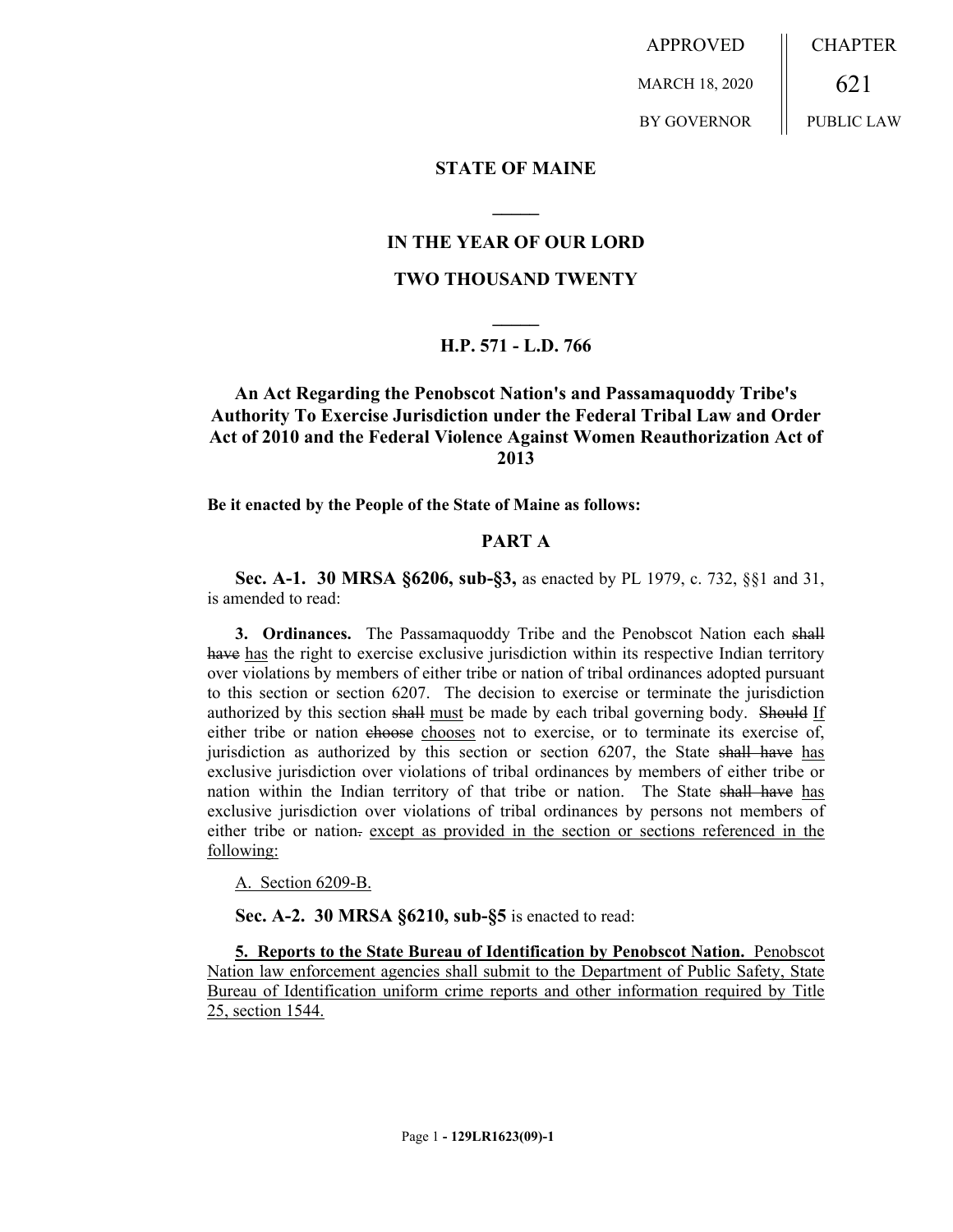**Sec. A-3. Contingent effective date; certification.** This Part does not take effect unless, within 60 days of the adjournment of the Second Regular Session of the 129th Legislature, the Secretary of State receives written certification by the Governor and Council of the Penobscot Nation that the nation has agreed to the provisions of this Part pursuant to 25 United States Code, Section 1725(e), copies of which must be submitted by the Secretary of State to the Secretary of the Senate, the Clerk of the House of Representatives and the Revisor of Statutes; except that in no event may this Part become effective until 90 days after the adjournment of the Second Regular Session of the 129th Legislature.

#### **PART B**

**Sec. B-1. 30 MRSA §6206, sub-§3,** as enacted by PL 1979, c. 732, §§1 and 31, is amended to read:

**3. Ordinances.** The Passamaquoddy Tribe and the Penobscot Nation each shall have has the right to exercise exclusive jurisdiction within its respective Indian territory over violations by members of either tribe or nation of tribal ordinances adopted pursuant to this section or section 6207. The decision to exercise or terminate the jurisdiction authorized by this section shall must be made by each tribal governing body. Should If either tribe or nation chooses chooses not to exercise, or to terminate its exercise of, jurisdiction as authorized by this section or section 6207, the State shall have has exclusive jurisdiction over violations of tribal ordinances by members of either tribe or nation within the Indian territory of that tribe or nation. The State shall have has exclusive jurisdiction over violations of tribal ordinances by persons not members of either tribe or nation-except as provided in the section or sections referenced in the following:

A. Section 6209-A.

**Sec. B-2. 30 MRSA §6210, sub-§4-A** is enacted to read:

**4-A. Reports to the State Bureau of Identification by Passamaquoddy Tribe.**  Passamaquoddy Tribe law enforcement agencies shall submit to the Department of Public Safety, State Bureau of Identification uniform crime reports and other information required by Title 25, section 1544.

**Sec. B-3. Contingent effective date; certification.** This Part does not take effect unless, within 60 days of the adjournment of the Second Regular Session of the 129th Legislature, the Secretary of State receives written certification by the Joint Tribal Council of the Passamaquoddy Tribe that the tribe has agreed to the provisions of this Part pursuant to 25 United States Code, Section 1725(e), copies of which must be submitted by the Secretary of State to the Secretary of the Senate, the Clerk of the House of Representatives and the Revisor of Statutes; except that in no event may this Part become effective until 90 days after the adjournment of the Second Regular Session of the 129th Legislature.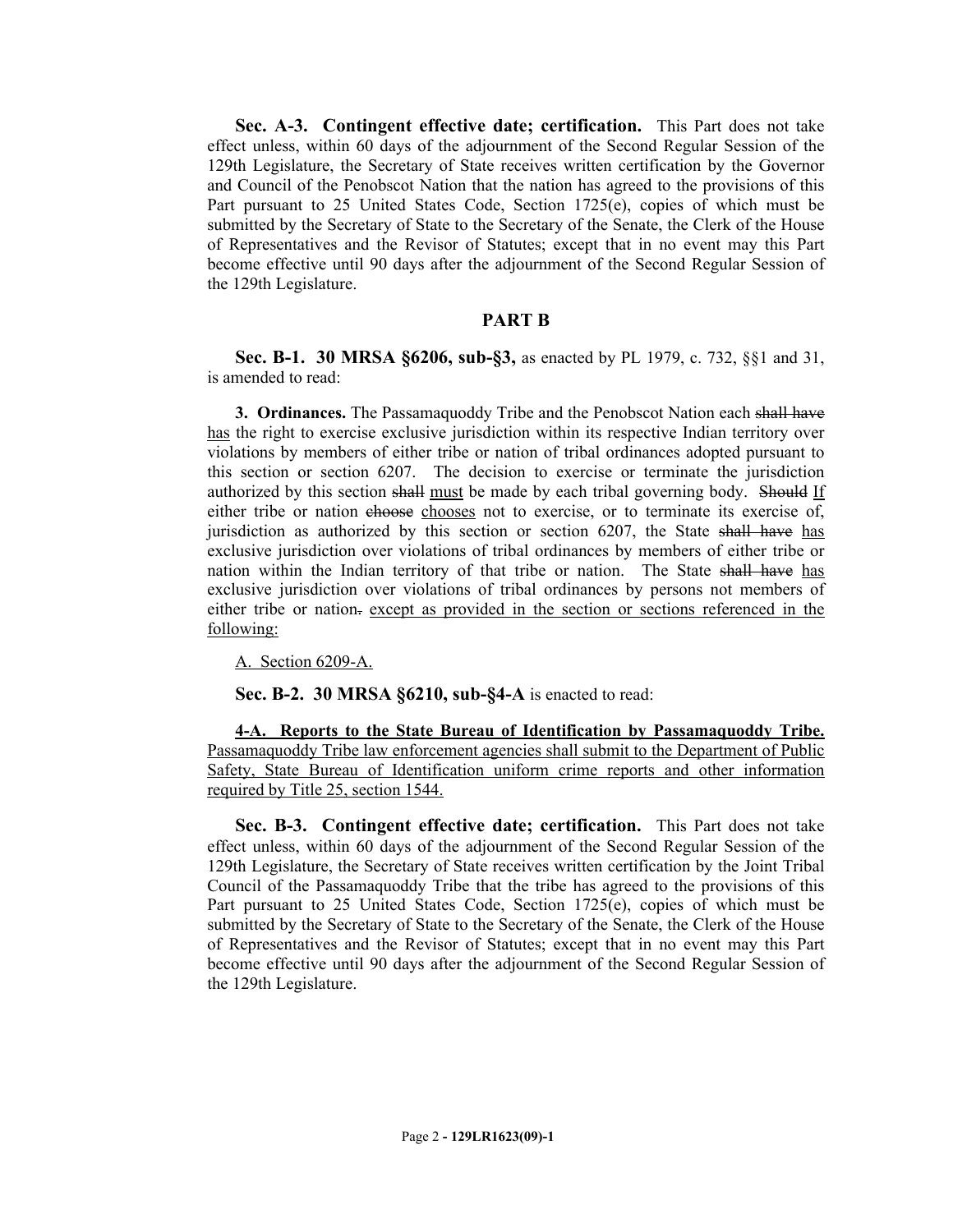## **PART C**

## **Sec. C-1. 30 MRSA §6209-B, sub-§1-A** is enacted to read:

**1-A. Concurrent jurisdiction over certain criminal offenses.** The Penobscot Nation has the right to exercise jurisdiction, concurrently with the State, over the following Class D crimes committed by a person on the Penobscot Indian Reservation or on lands taken into trust by the secretary for the benefit of the Penobscot Nation now or in the future, for which the potential maximum term of imprisonment does not exceed one year and the potential fine does not exceed \$2,000: Title 17-A, sections 207-A, 209-A, 210-B, 210-C and 211-A and Title 19-A, section 4011. The concurrent jurisdiction authorized by this subsection does not include an offense committed by a juvenile or a criminal offense committed by a person who is not a member of any federally recognized Indian tribe, nation, band or other group against the person or property of a person who is not a member of any federally recognized Indian tribe, nation, band or other group.

The governing body of the Penobscot Nation shall decide whether to exercise or terminate the exercise of jurisdiction authorized by this subsection. Notwithstanding subsection 2, the Penobscot Nation may not deny to any criminal defendant prosecuted under this subsection the right to a jury of 12, the right to a unanimous jury verdict, the rights and protections enumerated in 25 United States Code, Sections 1302(a), 1302(c), 1303 and 1304(d) and all other rights whose protection is necessary under the United States Constitution in order for the State to authorize concurrent jurisdiction under this subsection. If a criminal defendant prosecuted under this subsection moves to suppress statements on the ground that they were made involuntarily, the prosecution has the burden to prove beyond a reasonable doubt that the statements were made voluntarily.

In exercising the concurrent jurisdiction authorized by this subsection, the Penobscot Nation is deemed to be enforcing Penobscot tribal law. The definitions of the criminal offenses and the punishments applicable to those criminal offenses over which the Penobscot Nation has concurrent jurisdiction under this subsection are governed by the laws of the State. Issuance and execution of criminal process also are governed by the laws of the State.

**Sec. C-2. 30 MRSA §6209-B, sub-§2-A** is enacted to read:

**2-A. Criminal records, juvenile records and fingerprinting.** At the arraignment of a criminal defendant, the Penobscot Nation Tribal Court shall inquire whether fingerprints have been taken or whether arrangements have been made for fingerprinting. If neither has occurred, the Penobscot Nation Tribal Court shall instruct both the responsible law enforcement agency and the person charged as to their respective obligations in this regard, consistent with Title 25, section 1542-A.

At the conclusion of a criminal or juvenile proceeding within the Penobscot Nation's exclusive or concurrent jurisdiction, except for a violation of Title 12 or Title 29-A that is a Class D or Class E crime other than a Class D crime that involves hunting while under the influence of intoxicating liquor or drugs or with an excessive alcohol level or the operation or attempted operation of a watercraft, all-terrain vehicle, snowmobile or motor vehicle while under the influence of intoxicating liquor or drugs or with an excessive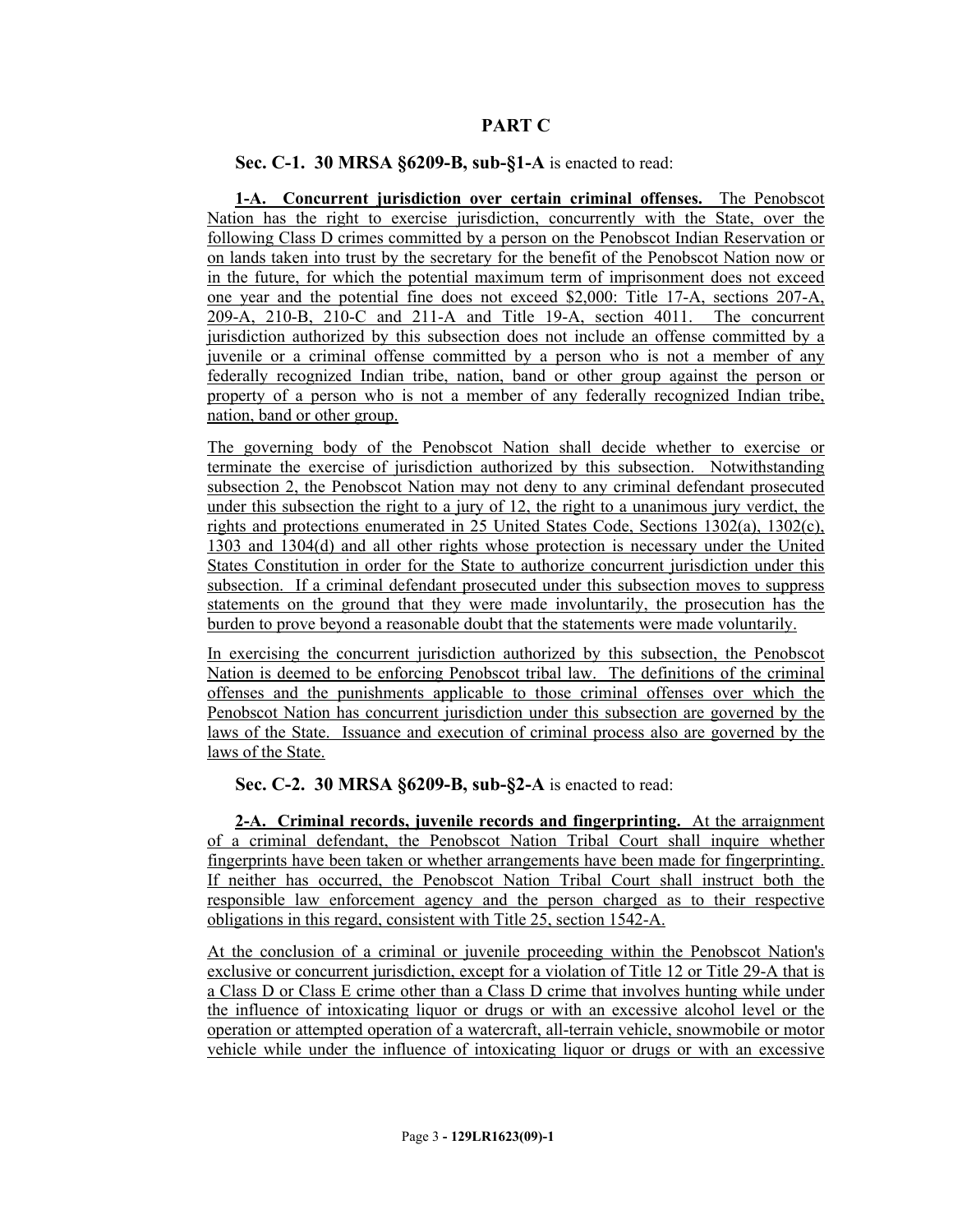alcohol level, the Penobscot Nation Tribal Court shall transmit to the Department of Public Safety, State Bureau of Identification an abstract duly authorized on forms provided by the bureau.

**Sec. C-3. 30 MRSA §6209-B, sub-§4,** as enacted by PL 1995, c. 388, §6 and affected by §8, is amended to read:

**4. Double jeopardy, collateral estoppel.** A prosecution for a criminal offense or juvenile crime over which the Penobscot Nation has exclusive jurisdiction under this section does not bar a prosecution for a criminal offense or juvenile crime, arising out of the same conduct, over which the State has exclusive jurisdiction. A prosecution for a criminal offense over which the Penobscot Nation has concurrent jurisdiction under this section does not bar a prosecution for a criminal offense, arising out of the same conduct, over which the State has exclusive jurisdiction. A prosecution for a criminal offense over which the State has concurrent jurisdiction under this section does not bar a prosecution for a criminal offense, arising out of the same conduct, over which the Penobscot Nation has exclusive jurisdiction. A prosecution for a criminal offense or juvenile crime over which the State has exclusive jurisdiction does not bar a prosecution for a criminal offense or juvenile crime, arising out of the same conduct, over which the Penobscot Nation has exclusive jurisdiction under this section. The determination of an issue of fact in a criminal or juvenile proceeding conducted in a tribal forum does not constitute collateral estoppel in a criminal or juvenile proceeding conducted in a state court. The determination of an issue of fact in a criminal or juvenile proceeding conducted in a state court does not constitute collateral estoppel in a criminal or juvenile proceeding conducted in a tribal forum.

**Sec. C-4. Contingent effective date; certification.** This Part does not take effect unless, within 60 days of the adjournment of the Second Regular Session of the 129th Legislature, the Secretary of State receives written certification by the Governor and Council of the Penobscot Nation that the nation has agreed to the provisions of this Part pursuant to 25 United States Code, Section 1725(e), copies of which must be submitted by the Secretary of State to the Secretary of the Senate, the Clerk of the House of Representatives and the Revisor of Statutes; except that in no event may this Part become effective until 90 days after the adjournment of the Second Regular Session of the 129th Legislature.

## **PART D**

**Sec. D-1. 30 MRSA §6209-A, sub-§1, ¶A,** as amended by PL 2009, c. 384, Pt. E, §1 and affected by §3, is further amended to read:

A. Criminal offenses for which the maximum potential term of imprisonment is less than one year and the maximum potential fine does not exceed \$5,000 and that are committed on the Indian reservation of the Passamaquoddy Tribe by a member of the Passamaquoddy Tribe, the Houlton Band of Maliseet Indians or the Penobscot Nation any federally recognized Indian tribe, nation, band or other group, except when committed against a person who is not a member of the Passamaquoddy Tribe, the Houlton Band of Maliseet Indians or the Penobscot Nation or against the property of a person who is not a member of the Passamaquoddy Tribe, the Houlton Band of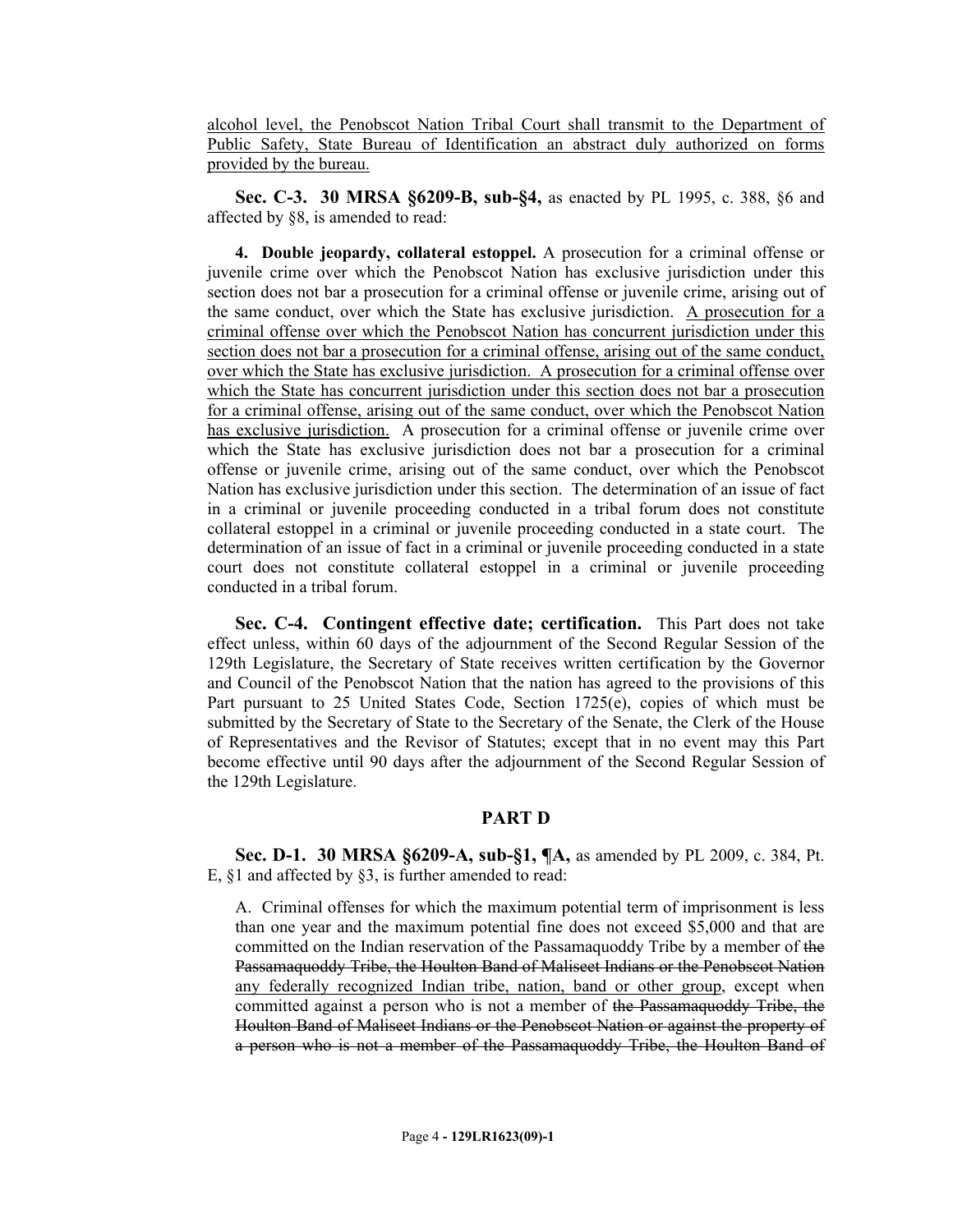Maliseet Indians or the Penobscot Nation any federally recognized Indian tribe, nation, band or other group or against the property of a person who is not a member of any federally recognized Indian tribe, nation, band or other group;

# **Sec. D-2. 30 MRSA §6209-A, sub-§1-A** is enacted to read:

**1-A. Concurrent jurisdiction over certain criminal offenses.** The Passamaquoddy Tribe has the right to exercise jurisdiction, concurrently with the State, over the following Class D crimes committed by a person on the Passamaquoddy Indian Reservation or on lands taken into trust by the secretary for the benefit of the Passamaquoddy Tribe, now or in the future, for which the potential maximum term of imprisonment does not exceed one year and the potential fine does not exceed \$2,000: Title 17-A, sections 207-A, 209-A, 210-B, 210-C and 211-A and Title 19-A, section 4011. The concurrent jurisdiction authorized by this subsection does not include an offense committed by a juvenile or a criminal offense committed by a person who is not a member of any federally recognized Indian tribe, nation, band or other group against the person or property of a person who is not a member of any federally recognized Indian tribe, nation, band or other group.

The governing body of the Passamaquoddy Tribe shall decide whether to exercise or terminate the exercise of jurisdiction authorized by this subsection. Notwithstanding subsection 2, the Passamaquoddy Tribe may not deny to any criminal defendant prosecuted under this subsection the right to a jury of 12, the right to a unanimous jury verdict, the rights and protections enumerated in 25 United States Code, Sections 1302(a), 1302(c), 1303 and 1304(d) and all other rights whose protection is necessary under the United States Constitution in order for the State to authorize concurrent jurisdiction under this subsection. If a criminal defendant prosecuted under this subsection moves to suppress statements on the ground that they were made involuntarily, the prosecution has the burden to prove beyond a reasonable doubt that the statements were made voluntarily.

In exercising the concurrent jurisdiction authorized by this subsection, the Passamaquoddy Tribe is deemed to be enforcing Passamaquoddy tribal law. The definitions of the criminal offenses and the punishments applicable to those criminal offenses over which the Passamaquoddy Tribe has concurrent jurisdiction under this subsection are governed by the laws of the State. Issuance and execution of criminal process also are governed by the laws of the State.

**Sec. D-3. 30 MRSA §6209-A, sub-§2-A** is enacted to read:

**2-A. Criminal records, juvenile records and fingerprinting.** At the arraignment of a criminal defendant, the Passamaquoddy Tribal Court shall inquire whether fingerprints have been taken or whether arrangements have been made for fingerprinting. If neither has occurred, the Passamaquoddy Tribal Court shall instruct both the responsible law enforcement agency and the person charged as to their respective obligations in this regard, consistent with Title 25, section 1542-A.

At the conclusion of a criminal or juvenile proceeding within the Passamaquoddy Tribe's exclusive or concurrent jurisdiction, except for a violation of Title 12 or Title 29-A that is a Class D or Class E crime other than a Class D crime that involves hunting while under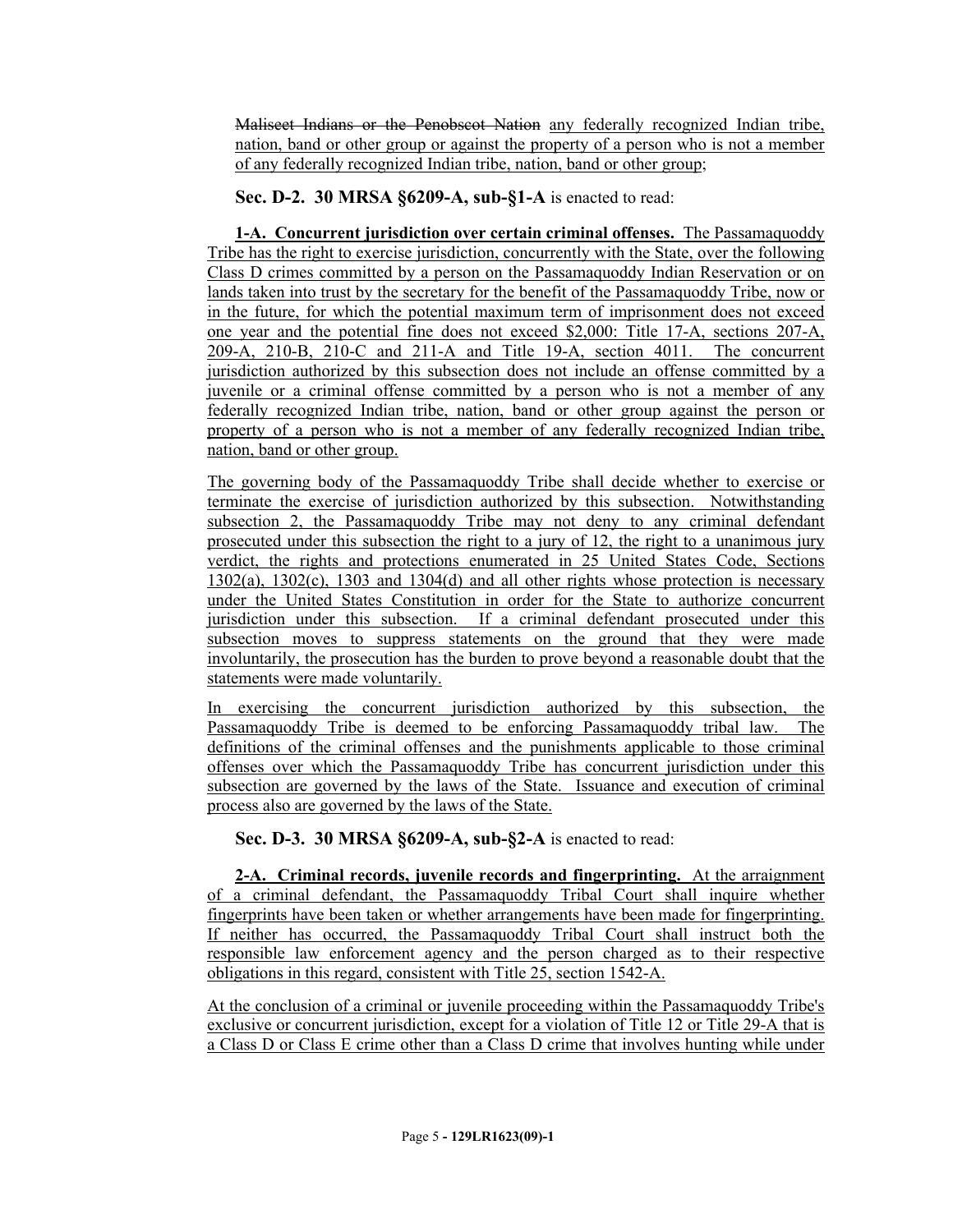the influence of intoxicating liquor or drugs or with an excessive alcohol level or the operation or attempted operation of a watercraft, all-terrain vehicle, snowmobile or motor vehicle while under the influence of intoxicating liquor or drugs or with an excessive alcohol level, the Passamaquoddy Tribal Court shall transmit to the Department of Public Safety, State Bureau of Identification an abstract duly authorized on forms provided by the bureau.

**Sec. D-4. 30 MRSA §6209-A, sub-§4,** as enacted by PL 1995, c. 388, §6 and affected by §8, is amended to read:

**4. Double jeopardy, collateral estoppel.** A prosecution for a criminal offense or juvenile crime over which the Passamaquoddy Tribe has exclusive jurisdiction under this section does not bar a prosecution for a criminal offense or juvenile crime, arising out of the same conduct, over which the State has exclusive jurisdiction. A prosecution for a criminal offense over which the Passamaquoddy Tribe has concurrent jurisdiction under this section does not bar a prosecution for a criminal offense, arising out of the same conduct, over which the State has exclusive jurisdiction. A prosecution for a criminal offense over which the State has concurrent jurisdiction under this section does not bar a prosecution for a criminal offense, arising out of the same conduct, over which the Passamaquoddy Tribe has exclusive jurisdiction. A prosecution for a criminal offense or juvenile crime over which the State has exclusive jurisdiction does not bar a prosecution for a criminal offense or juvenile crime, arising out of the same conduct, over which the Passamaquoddy Tribe has exclusive jurisdiction under this section. The determination of an issue of fact in a criminal or juvenile proceeding conducted in a Passamaquoddy tribal forum does not constitute collateral estoppel in a criminal or juvenile proceeding conducted in a state court. The determination of an issue of fact in a criminal or juvenile proceeding conducted in a state court does not constitute collateral estoppel in a criminal or juvenile proceeding conducted in a Passamaquoddy tribal forum.

**Sec. D-5. Contingent effective date; certification.** This Part does not take effect unless, within 60 days of the adjournment of the Second Regular Session of the 129th Legislature, the Secretary of State receives written certification by the Governor and Joint Tribal Council of the Passamaquoddy Tribe that the tribe has agreed to the provisions of this Part pursuant to 25 United States Code, Section 1725(e), copies of which must be submitted by the Secretary of State to the Secretary of the Senate, the Clerk of the House of Representatives and the Revisor of Statutes; except that in no event may this Part become effective until 90 days after the adjournment of the Second Regular Session of the 129th Legislature.

#### **PART E**

**Sec. E-1. 17-A MRSA §2, sub-§3-B,** as enacted by PL 2007, c. 476, §1, is amended to read:

**3-B.** "Another jurisdiction" means the Federal Government, the United States military, the District of Columbia, the Commonwealth of Puerto Rico, the Commonwealth of the Northern Mariana Islands, the United States Virgin Islands, Guam, American Samoa, federally recognized Indian tribes and each of the several states except Maine. "Another jurisdiction" also means the Passamaquoddy Tribe when that tribe has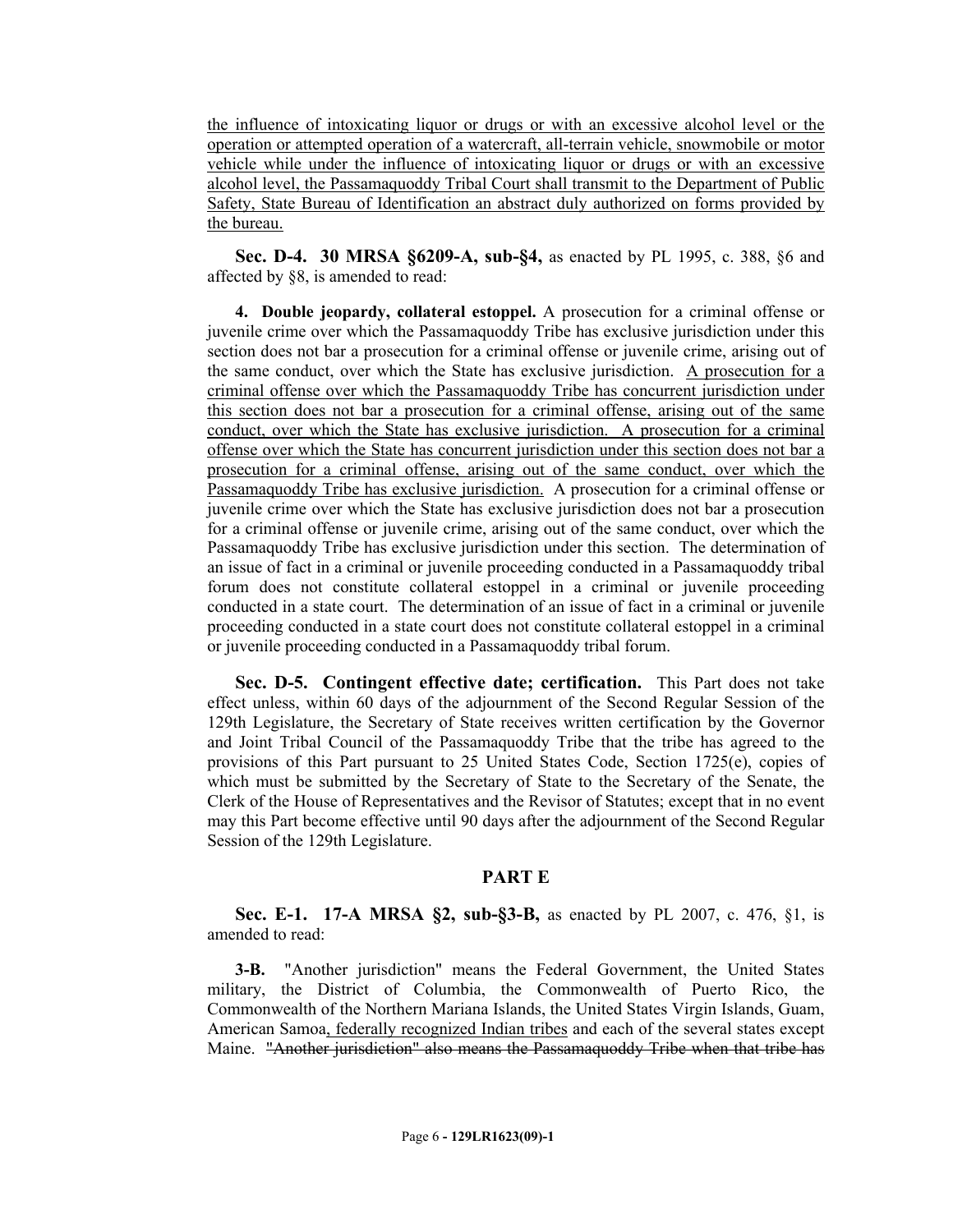acted pursuant to Title 30, section 6209-A, subsection 1, paragraph A or B and the Penobscot Nation when that tribe has acted pursuant to Title 30, section 6209-B, subsection 1, paragraph A or B.

**Sec. E-2. 25 MRSA §1541, sub-§4-A,** as amended by PL 2009, c. 447, §23, is further amended to read:

**4-A. Responsibility for the collection and maintenance of criminal history record information and juvenile crime information.** The commanding officer shall collect and maintain:

A. Fingerprints and other criminal history record information pertinent to the identification of individuals who have been arrested as fugitives from justice or who have been arrested or charged with any criminal offense under the laws of this State except a violation of Title 12 or 29-A that is a Class D or E crime other than an alcohol-related or drug-related offense. For purposes of this paragraph, an "alcoholrelated or drug-related offense" is a Class D crime that involves hunting while under the influence of intoxicating liquor or drugs or with an excessive alcohol level or the operation or attempted operation of a motorcraft, all-terrain vehicle, snowmobile or motor vehicle while under the influence of intoxicating liquor or drugs or with an excessive alcohol level. The commanding officer may collect and maintain fingerprints and other criminal history record information that may be related to other criminal offenses or to the performance of the commanding officer's obligations under state laws and under agreements with agencies of the United States or any other jurisdiction; and

B. Fingerprints and other juvenile crime information pertinent to the identification of individuals who have been taken into custody for juvenile crimes under a uniform interstate compact on juveniles or who have been arrested or charged with juvenile crimes under the laws of this State. The commanding officer may collect and maintain fingerprints and other juvenile crime information that may be related to other juvenile crimes or to the performance of the commanding officer's obligations under state laws and under agreements with agencies of the United States or any other jurisdiction.

For purposes of this subsection, "laws of this State" includes Passamaquoddy tribal law as described in Title 30, section 6209-A, subsections 1-A and 2 and Penobscot tribal law as described in Title 30, section 6209-B, subsections 1-A and 2.

**Sec. E-3. 25 MRSA §1542-A, sub-§3, ¶A,** as enacted by PL 1987, c. 512, §3, is amended to read:

A. The law enforcement agency having primary responsibility for the criminal investigation and prosecution shall take or cause to be taken the fingerprints of the person named in subsection 1, paragraph A. If the offender is subjected to a custodial arrest, fingerprints shall must be taken prior to that person person's being released from custody. If the offender is summonsed to appear or, relative to a Class D or Class E crime, released at the scene by a law enforcement officer after taking who has taken the personal recognizance of any such person for his the person's appearance, fingerprints shall must be taken within 5 days at a time and place